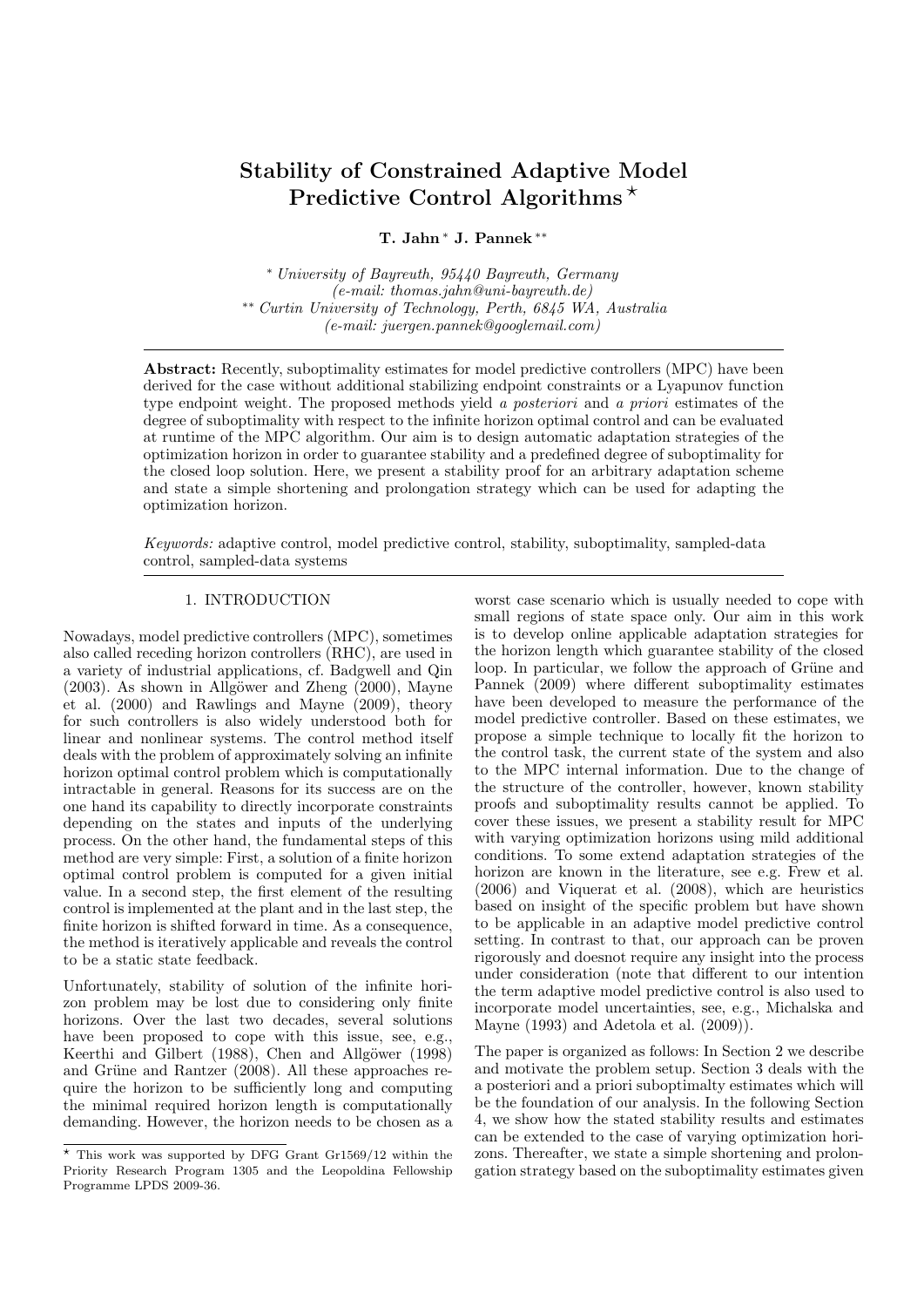in Section 5. In order to show the applicability and effectiveness of our approach, Section 6 contains a numerical example of the adaptive MPC approach. The final Section 7 concludes the paper and points out directions of future research.

#### 2. SETTING

Within this work we analyze nonlinear discrete time control systems of the form

$$
x(i + 1) = f(x(i), u(i)), \quad x(0) = x_0 \tag{1}
$$

with  $x(i) \in \mathbb{X} \subset X$  and  $u(i) \in \mathbb{U} \subset U$  for  $i \in \mathbb{N}_0$ . For the considered systems the state space  $X$  and the control value space  $U$  are arbitrary metric spaces. Hence, all following results also apply to the discrete time dynamics induced by a sampled infinite dimensional system, cf. Ito and Kunisch  $(2002)$  or Altmüller et al.  $(2010)$ . Here, we denote the space of control sequences  $u : \mathbb{N}_0 \to \mathbb{U}$  by  $\mathbb{U}^{\mathbb{N}_0}$  and the solution trajectory for given control  $u \in \mathbb{U}^{\mathbb{N}_0}$  by  $x_u(\cdot)$ . Additionally, the sets X and U incorporate possible restrictions on the state and control respectively.

In the following, we aim at finding a static state feedback  $u = \mu(x) \in \tilde{\mathbb{U}}^{\mathbb{N}_0}$  for a given control system (1) which minimizes the infinite horizon cost functional

$$
J_{\infty}(x_0, u) = \sum_{i=0}^{\infty} l(x_u(i), u(i))
$$
 (2)

with stage cost  $l : X \times U \rightarrow \mathbb{R}^+_0$ . The corresponding optimal value function is denoted by  $V_{\infty}(x_0)$  =  $\inf_{u \in \mathbb{U}^{\mathbb{N}_0}} J_{\infty}(x_0, u)$  and throughout this paper we assume that the minimum with respect to  $u \in \mathbb{U}^{\mathbb{N}_0}$  is attained. The optimal value function  $V_{\infty}(\cdot)$  can be used to define the infinite horizon feedback law

$$
\mu(x_u(i)) := \operatorname*{argmin}_{u \in \mathbb{U}} \{ V_{\infty}(x_u(i+1)) + l(x_u(i), u) \} \tag{3}
$$

for which one can show optimality using Bellman's optimality principle. Since the computation of the desired control law requires the solution of a Hamilton–Jacobi– Bellman equation, we use a model predictive control approach in order to avoid the problem of solving an infinite horizon optimal control problem. The fundamental idea of such a model predictive controller is simple and consists of three steps which are repeated at every discrete time instant during the process run: First, an optimal control for the problem on a finite horizon  $[0, N]$  is computed given the most recent known state of the system  $x_0$ . Then, the first control element is implemented at the plant and in the third step the entire optimal control problem considered in the first step is shifted forward in time by one discrete time instant which allows for iteratively repeating this process. In the literature this method is also termed receding horizon, see, e.g., Mayne et al. (2000).

In contrast to the infinite horizon optimal control (3), the problem in the second step is to minimize the truncated cost functional on a finite horizon

$$
J_N(x_0, u) = \sum_{k=0}^{N-1} l(x_u(k, x_0), u(k)).
$$
 (4)

The truncated horizon defines the set of discrete time instances  $\mathcal{I} := \{0, \ldots, N-1\}$ . Here, we assume the first instant to be denoted by zero for each optimal control problem within the MPC problem. In particular, we focus on the implementation of a constrained model predictive controller without additional stabilizing endpoint constraints or a Lyapunov function type endpoint weight, see, e.g., Keerthi and Gilbert (1988) and Chen and Allgöwer (1998), respectively.

Throughout this work, we denote the closed loop solution at time instant i by  $x(i)$  while  $x_u(\cdot, x_0)$  denotes the open loop trajectory of the prediction. Moreover, we use the abbreviations

$$
u_N(\cdot, x_0) = \operatorname*{argmin}_{u \in \mathbb{U}^N} J_N(x_0, u)
$$
 (5)

$$
u_N(x_0) = u_N(0, x_0)
$$

for the minimizing open loop control sequence of the reduced cost functional and its first element respectively. We call  $V_N(x_0) = \min_{u \in \mathbb{U}^N} J_N(x_0, u)$  the optimal value function of the finite cost functional (4) and, for notational purposes, we use  $u_N(i, x_0)$  to represent the *i*-th control value within the open loop control sequence corresponding to the initial value  $x_0$  when it is necessary to distinguish between two or more different open loop controls. Hence, if the initial value  $x_{u_N}(0, x_0) = x_0$  is given, then the open loop control (5) induces the open loop solution

$$
x_{u_N}(k+1, x_0) = f(x_{u_N}(k, x_0), u_N(k, x_0))
$$
 (6)

for all time instances k on the optimization horizon  $\mathcal{I} \setminus$  $\{N\}$ . Similarly to (3), the closed loop control can be defined as

$$
\mu_N(x(i)) := \operatorname*{argmin}_{u \in \mathbb{U}} \{ V_{N-1}(x(i+1)) + l(x(i), u) \} \tag{7}
$$

and the corresponding closed loop system is given by

$$
x(i + 1) = f(x(i), \mu_N(x(i)))
$$
 (8)

for all  $i \in \mathbb{N}_0$ .

Note that due to the truncation of the infinite horizon cost functional (2) to the finite MPC cost functional (4), stability and optimality properties of the closed loop solution (7), (8) induced by the infinite horizon optimal control (3) are not preserved in general.

Here, our aim is to show that in order to guarantee stability of the closed loop (7), (8) for any initial value  $x \in \mathbb{X}$ , the requirement of considering the worst case optimization horizon N for all initial values  $x \in \mathbb{X}$  can be weakened. Additionally, the resulting closed loop trajectory satisfies locally a predefined degree of suboptimality compared to the infinite horizon solution (1), (3).

#### 3. STABILITY FOR STANDARD NMPC

The measure of suboptimality we consider in the following is the difference between the infinite horizon cost induced by the MPC law  $\mu_N(\cdot)$ , that is

$$
V_{\infty}^{\mu_N}(x_0) := \sum_{i=0}^{\infty} l(x(i), \mu_N(x(i))), \qquad (9)
$$

and the finite horizon cost  $V_N(\cdot)$  or the infinite horizon optimal value function  $V_{\infty}(\cdot)$ . In particular, the latter give us estimates on the degree of suboptimality of the controller  $\mu_N(\cdot)$  of the MPC process. For this purpose, we make extensive use of the suboptimality estimates derived in Grüne and Pannek (2009).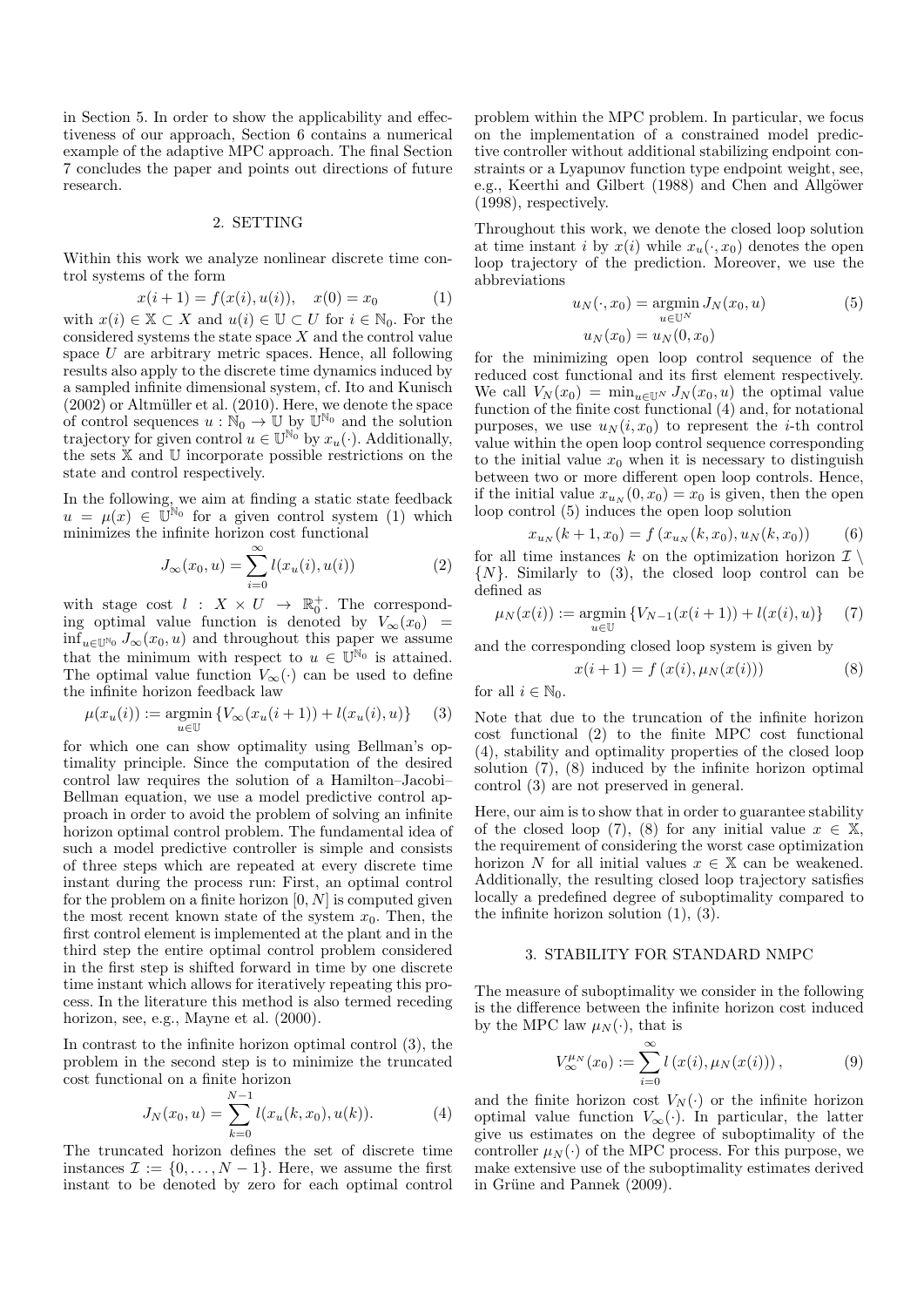Proposition 3.1. (A posteriori Estimate). Consider a feedback law  $\mu_N : \mathbb{X} \to \mathbb{U}$  and its associated trajectory  $x(\cdot)$ according to (8) with initial value  $x(0) = x_0 \in \mathbb{X}$ . If there exists a function  $V_N : \mathbb{X} \to \mathbb{R}_0^+$  satisfying

$$
V_N(x(i)) \ge V_N(x(i+1)) + \alpha l(x(i), \mu_N(x(i))) \tag{10}
$$

for some  $\alpha \in (0,1]$  and all  $i \in \mathbb{N}_0$ , then  $\alpha V_{\infty}(x(i)) \leq \alpha V_{\infty}^{\mu_N}(x(i)) \leq V_N(x(i)) \leq V_{\infty}(x(i))$  (11)

holds for all  $i \in \mathbb{N}_0$ .

Since all values in (10) are computed throughout the NMPC process,  $\alpha$  can be easily computed online along the closed loop trajectory. Thus, (10) yields a computationally feasible and numerically cheap way to estimate the degree of suboptimality of the trajectory.

Due to the fact that  $V_N(x(i + 1))$  in (10) is unknown at runtime, Proposition (3.1) yields an a posteriori estimator. However, we can also utilize a more conservative a priori estimate if we assume the following:

Assumption 3.2. For given  $N, N_0 \in \mathbb{N}, N \ge N_0 \ge 2$ , there exists a constant  $\gamma > 0$  such that for the open loop solution  $x_{u_N}(i, x(i))$  given by (6) the inequalities

$$
\frac{V_{N_0}(x_{u_N}(N - N_0, x(i)))}{\gamma + 1} \le
$$
\n
$$
\le \max_{j=2,\dots,N_0} l(x_{u_N}(N - j, x(i)), \mu_{j-1}(x_{u_N}(N - j, x(i))))
$$
\n
$$
\frac{V_k(x_{u_N}(N - k, x(i)))}{\gamma + 1} \le
$$
\n
$$
\le l(x_{u_N}(N - k, x(i)), \mu_k(x_{u_N}(N - k, x(i))))
$$

hold for all  $k \in \{N_0 + 1, \ldots, N\}$  and all  $i \in \mathbb{N}_0$ .

Theorem 3.3. (A priori Estimate). Consider  $\gamma > 0$  and N,  $N_0 \in \mathbb{N}, N \geq N_0$  such that  $(\gamma+1)^{N-N_0} > \gamma^{N-N_0+2}$  holds. If Assumption 3.2 is fulfilled for these  $\gamma$ , N and N<sub>0</sub>, then the estimate (11) holds for all  $i \in \mathbb{N}_0$  where

$$
\alpha := \frac{(\gamma + 1)^{N - N_0} - \gamma^{N - N_0 + 2}}{(\gamma + 1)^{N - N_0}}.
$$
\n(12)

Note that we cannot expect the relaxed Lyapunov inequality (10) or Assumption 3.2 to hold in practice. In many cases the discrete time system (1) is obtained from a discretization of a continuous time system, e.g. sampling with zero order hold, see Nešić and Teel (2004). Hence, even if the continuous time system is stabilizable to a setpoint  $x^*$  and no numerical errors occur during optimization and integration, the corresponding sampled– data system is most likely practically stabilizable at  $x^*$ only. However, suboptimality results can be extended to cover the case of practical stability as well, see Grüne and Rantzer  $(2008)$  and Grüne and Pannek  $(2009)$ . Since extending the stability results we will present now to cover the practical case can be done analogously, see Pannek (2009), we restrict ourselves to the case of asymptotic stability for simplicity of exposition.

## 4. STABILITY UNDER ADAPTATION

As stated at the end of Section 2, we aim at weakening the worst case nature of the optimization horizon N. Here, one has to keep in mind that if a model predictive controller shall be designed for a given application, then stability of the resulting closed loop (8) needs to be guaranteed

for the entire working range X. In practice, this may lead to very large optimization horizons N. Yet, most points visited by the closed loop (8) we do not require such a large optimization horizon in order to guarantee stability.

Here, we focus on locally guaranteeing a decrease of the cost function for each step of the MPC process and modify the horizon length  $N$  to fulfill this task. Similar to the suboptimality results from Section 3, we want to measure this decrease in terms of the running cost  $l(\cdot, \cdot)$  such that a given suboptimality bound  $\overline{\alpha} \in (0, 1)$  is locally satisfied.

Since we are now dealing with varying optimization horizons, we intuitively extend our notation from Section 3 by adding the used optimization horizon as an argument, i.e.  $\alpha(N)$  denotes the suboptimality degree  $\alpha$  with horizon N. Moreover, since the resulting closed loop control now depends on a sequence  $(N_i)_{i\in\mathbb{N}}$  we denote such a control law by  $\mu_{(N_i)}$ .

An abstract adaptive MPC algorithm which locally accomplishes the task of guaranteeing a decrease in the cost function is the following:

- (1) Given  $x(i)$  and  $N_i$  do
	- (1a) Compute optimal control on horizon  $N_i$
	- (1b) Compute suboptimality degree  $\alpha(N_i)$
	- (1c) If  $\alpha(N_i) \geq \overline{\alpha}$ : Call shortening strategy for  $N_i$ Else: Call prolongation strategy for  $N_i$ while  $\alpha(N_i) \leq \overline{\alpha}$
- (2) Implement the first control component  $\mu_{N_i}(x(i)) :=$  $u(0, x(i))$
- (3) Set  $i := i + 1$  and shift the optimization horizon forward in time

In this context, we distinguish the following degrees of suboptimality:

Definition 4.1. (Suboptimality Degree). (i) Given a set  $X$ , then we call  $\alpha := \max{\alpha | (10) \text{ holds } \forall x(n) = x \in \mathbb{X}}$  the global suboptimality degree.

(ii) Given a point  $x \in \mathbb{X}$ , then we call  $\alpha := \max\{\alpha \mid$ 

(10) holds for  $x(n) = x$  the *local suboptimality degree.* (iii) Given a closed loop trajectory  $x(\cdot)$  we call  $\alpha :=$  $\max{\{\alpha \mid (10) \text{ holds } \forall n \in \mathbb{N}_0\}}$  the closed loop suboptimality degree.

The problem which we are facing for such an adaptive MPC algorithm is the fact that none of the existing stability proofs, see, e.g., Keerthi and Gilbert (1988), Chen and Allgöwer (1998), Grimm et al. (2005), Jadbabaie and Hauser  $(2005)$ , Grüne and Pannek  $(2009)$  and Grüne et al. (2010), can be applied in this context since these results assume  $N$  to be constant while here the optimization horizon  $N_i$  may change in every step of the MPC algorithm.

The major obstacle to apply the idea of Proposition 3.1 in the context of varying optimization horizons  $N$  is the lack of a common Lyapunov function along the closed loop. To compensate for this deficiency, we make the following mild assumption:

Assumption 4.2. Given an initial value  $x \in \mathbb{X}$  and a horizon length  $N < \infty$  such that  $\mu_N(\cdot)$  guarantees local suboptimality degree  $\alpha(N) \geq \overline{\alpha}$ ,  $\overline{\alpha} \in (0,1)$ , we assume that for  $N \ge N$ ,  $N < \infty$ , there exist constants  $C_l, C_\alpha > 0$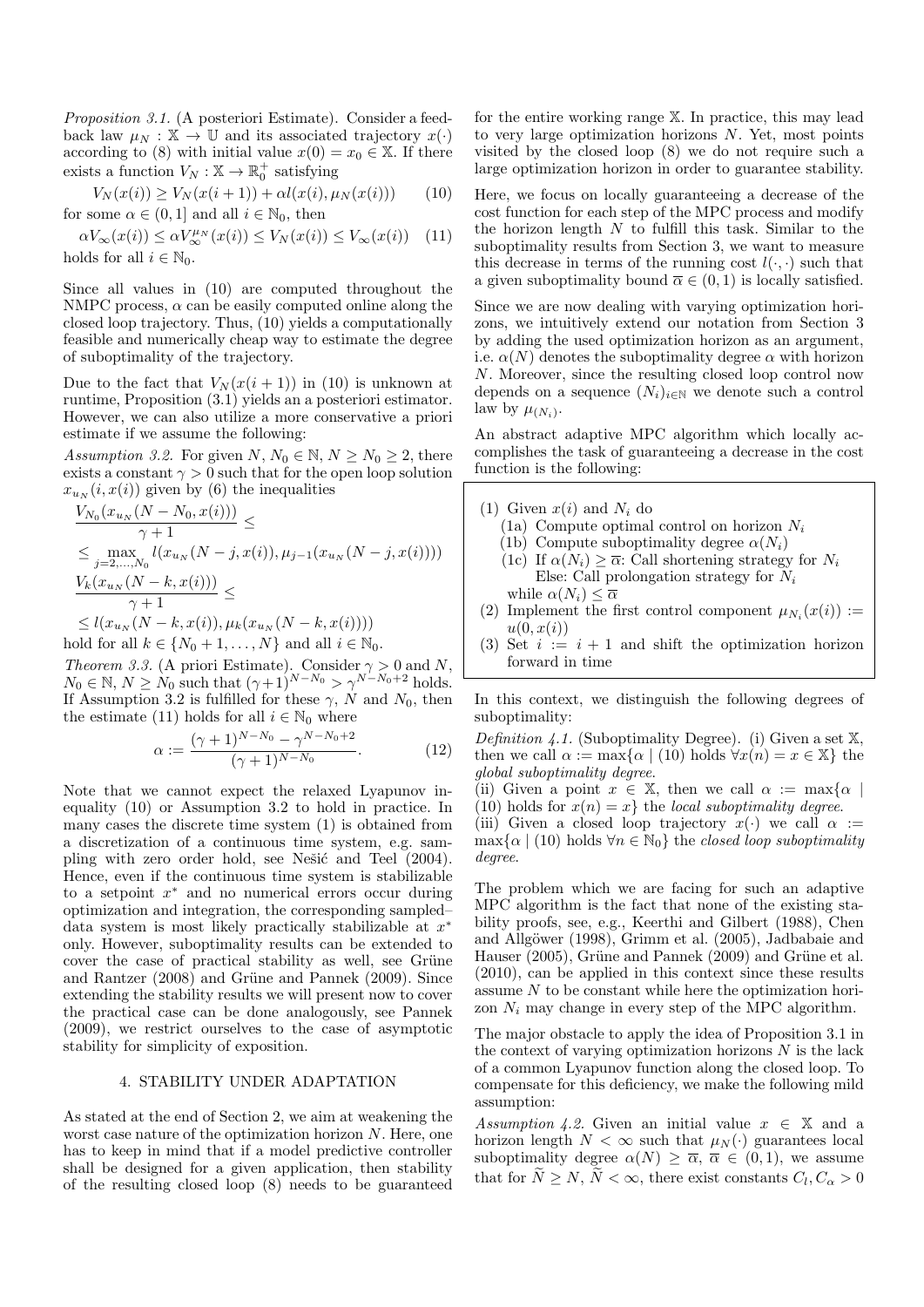such that the inequalities

$$
C_l l(x, \mu_N(x)) \le l(x, \mu_{\widetilde{N}}(x)) \frac{V_{\widetilde{N}}(x) - V_{\widetilde{N}}(f(x, \mu_N(x)))}{V_{\widetilde{N}}(x) - V_{\widetilde{N}}(f(x, \mu_{\widetilde{N}}(x)))}
$$

$$
C_{\alpha} \alpha(N) \le \alpha(\widetilde{N})
$$

hold where  $\alpha(\tilde{N})$  is the local suboptimality degree of the controller  $\mu_{\widetilde{N}}(\cdot)$  corresponding to the horizon length N.

Note that Assumption 4.2 is indeed very weak since for one we allow for non–monotone developments of the suboptimality degree  $\alpha(\cdot)$  if the horizon length is increased which may occur as shown in Di Palma and Magni (2007). Here, we only make sure that if a certain suboptimality degree  $\overline{\alpha} \in (0,1)$  holds for a horizon length N, then the estimate  $\alpha(N)$  does not drop below zero if the horizon length  $\widetilde{N}$  is increased.

Considering the value of  $l(x, \mu_{\widetilde{N}}(x))$ , we notice that it may<br>tend to zero if  $\widetilde{N}$  is increased hence we have that  $C_i$  is tend to zero if N is increased, hence we have that  $C_l$  is in general unbounded. The special case  $l(x, \mu_{\widetilde{N}}(x)) = 0$ , however, states that the equilibrium of our problem has however, states that the equilibrium of our problem has been reached and can be neglected in this context since this implies  $l(x, \mu_N(x)) = 0$  allowing for arbitrary  $C_l$ .

Given Assumption 4.2, we obtain stability and a performance estimate of the closed loop in the context of changing horizon lengths similar to Proposition 3.1.

Theorem 4.3. (Stability of Adaptive MPC). Consider  $\overline{\alpha} \in$  $(0, 1)$  and a sequence  $(N_i)_{i \in \mathbb{N}_0}$ ,  $N_i \in \mathbb{N}$ , where  $N^* =$  $\max\{N_i \mid i \in \mathbb{N}\}\,$ , such that the MPC feedback law  $\mu_{(N_i)}$ defining the closed loop solution (8) guarantees

$$
V_{N_i}(x(i)) \ge V_{N_i}(x(i+1)) + \overline{\alpha}l(x(i), \mu_{N_i}(x(i))) \tag{13}
$$

for all  $i \in \mathbb{N}_0$ . If additionally Assumption 4.2 is satisfied for all pairs of initial values and horizons  $(x(i), N_i), i \in \mathbb{N}_0$ , then we obtain

$$
\alpha_C V_{\infty}(x(n)) \leq \alpha_C V_{\infty}^{\mu(N_i)}(x(n)) \leq V_{N^*}(x(n)) \leq V_{\infty}(x(n))
$$
  
to hold for all  $n \in \mathbb{N}_0$  where  $\alpha_C := \min_{i \in \mathbb{N}_{>n}} C_l^{(i)} C_{\alpha}^{(i)} \overline{\alpha}$ .

**Proof:** Given a pair  $(x(i), N_i)$ , Assumption 4.2 guarantees  $\alpha(N_i) \leq \alpha(\widetilde{N})/C_{\alpha}^{(i)}$  for  $\widetilde{N} \geq N_i$ . Now we choose  $\widetilde{N} = N_i$ .  $N^*$  within this local suboptimality estimation. Hence, we obtain  $\overline{\alpha} \leq \alpha(N_i) \leq \alpha(N^*)/C_{\alpha}^{(i)}$  using the relaxed Lyapunov inequality  $(13)$ . Multiplying by the stage cost  $l(x(i), \mu_{N_i}(x(i))),$  we can conclude

$$
\overline{\alpha}l(x(i), \mu_{N_i}(x(i))) \le
$$
\n
$$
\leq \frac{\alpha(N^*)}{C_{\alpha}^{(i)}}l(x(i), \mu_{N_i}(x(i)))
$$
\n
$$
= \frac{V_{N^*}(x(i)) - V_{N^*}(f(x, \mu_{N^*}(x)))}{C_{\alpha}^{(i)}l(x(i), \mu_{N^*}(x(i)))}l(x(i), \mu_{N_i}(x(i)))
$$
\n
$$
\leq \frac{V_{N^*}(x(i)) - V_{N^*}(f(x, \mu_{N_i}(x)))}{C_{\alpha}^{(i)}C_{\alpha}^{(i)}}
$$

using (13) and Assumption 4.2. Summing the running costs along the closed loop trajectory reveals

$$
\alpha_C \sum_{i=n}^{K} l(x(i), \mu_{N_i}(x(i))) \le V_{N^*}(x(n)) - V_{N^*}(x(K+1))
$$

where we defined  $\alpha_C := \min_{i \in \mathbb{N}_{\ge n}} C_i^{(i)} C_{\alpha}^{(i)} \overline{\alpha}.$ 

Since  $V_{N^*}(x(K+1)) \geq 0$  holds, taking K to infinity reveals

$$
\alpha_C V_{\infty}^{\mu_{(N_i)}}(x(n)) = \alpha_C \lim_{K \to \infty} \sum_{i=n}^{K} l(x(i), \mu_{N_i}(x(i)))
$$
  

$$
\leq V_{N^*}(x(n))
$$

Since the  $\alpha V_{\infty}(x(n)) \leq \alpha_C V_{\infty}^{\mu_{(N_i)}}(x(n))$  and  $V_{N^*}(x(n)) \leq$  $V_{\infty}(x(n))$  hold by the principle of optimality, the assertion follows.  $\Box$ 

Comparing Proposition 3.1 and Theorem 4.3, we see that the closed loop estimate  $\alpha_C$  may be smaller than the local suboptimality bound  $\bar{\alpha}$  but due to  $C_l, C_{\alpha} > 0$  we can guarantee  $\alpha_C > 0$ . Yet,  $\alpha_C$  may become very small depending on  $C_{\alpha}$  and  $C_l$  from Assumption 4.2.

## 5. A SIMPLE ADAPTATION STRATEGY

Since now we have shown asymptotic stability of a MPC closed loop trajectory with varying optimization horizon, we show a very simple approach to guarantee the local suboptimality requirement  $\alpha(N_i) \geq \overline{\alpha}$ . To this end, we assume the system to be controllable, i.e.

Assumption 5.1. Given  $\overline{\alpha} \in (0,1)$ , for all  $x_0 \in \mathbb{X}$  there exists a finite horizon length  $\overline{N} = N(x_0) \in \mathbb{N}$  such that the relaxed Lyapunov inequality (10) holds with  $\alpha(N) \geq \overline{\alpha}$ .

Theorem 5.2. (Shortening Strategy). Consider an optimal control problem  $(5)$ ,  $(6)$  with initial value  $x(i)$ , horizon  $N_i \in \mathbb{N}$  and fixed suboptimality bound  $\overline{\alpha} \in (0,1)$  and denote the optimal control sequence by  $u^*$ . Suppose there exists an integer  $\bar{i} \in \mathbb{N}_0$ ,  $0 \leq \bar{i} \lt N_i$  such that

$$
V_{N_i-k}(x_{u_N}(k, x(i))) - V_{N_i-k}(x_{u^*}(k+1, x(i))) \ge
$$
  
\n
$$
\ge \overline{\alpha} l(x_{u^*}(k, x(i)), \mu_{N_i-k}(x_{u^*}(k, x(i)))) \tag{14}
$$

holds true for all  $0 \leq k \leq \overline{i}$ . Then, setting  $N_{i+k} = N_i - k$ and  $\mu_{N_{i+k}}(x(i+k)) = u^*(k)$  for  $0 \le k \le \overline{i-1}$ , inequality (13) holds for  $k = i, \ldots, i + \overline{i} - 1$  with  $\alpha = \overline{\alpha}$ .

Proof: The proof follows directly from the fact that for  $\mu_{N_{i+k}}(x(i+k)) = u^*(k)$  the closed loop trajectory satisfies  $x(i + k) = x_{u^*}(k, x(i))$ . Hence, (13) follows from (14).

With the choice  $N_{i+k} = N_i - k$ , due to the principle of optimality we obtain that the optimal control problems within the next  $\bar{i} - 1$  NMPC iterations are already solved since  $\mu_{N_{i+k}}(x(i+k))$  can be obtained from the optimal control sequence  $u^*(\cdot) \in \mathbb{U}^N(x(i))$  computed at time *i*. This implies that the most efficient way for the reducing strategy is not to reduce  $N_i$  itself but rather to reduce the horizons  $N_{i+k}$  by k for the subsequent sampling instants  $i+1, \ldots, i+\overline{i}$ , i.e., we choose the initial guess of the horizon  $N_{i+1} = N_i - 1$ . Still, if the a posteriori estimate is used, the evaluation of (14) requires the solution of an additional optimal control problem in each step.

In order to to use the a priori estimate given by Theorem 3.3 the following result can be used as a shortening strategy:

Theorem 5.3. (A priori Shortening Strategy). Consider a optimal control problem (5), (6) with initial value  $x(i)$ and horizon  $N_i, \hat{N} \in \mathbb{N}, N_i \geq \hat{N} \geq 2$  and denote the optimal control sequence by  $u^*$ . Moreover, the suboptimality bound  $\overline{\alpha} \in (0,1)$  is fixed inducing some  $\overline{\gamma}(\cdot)$  via (12).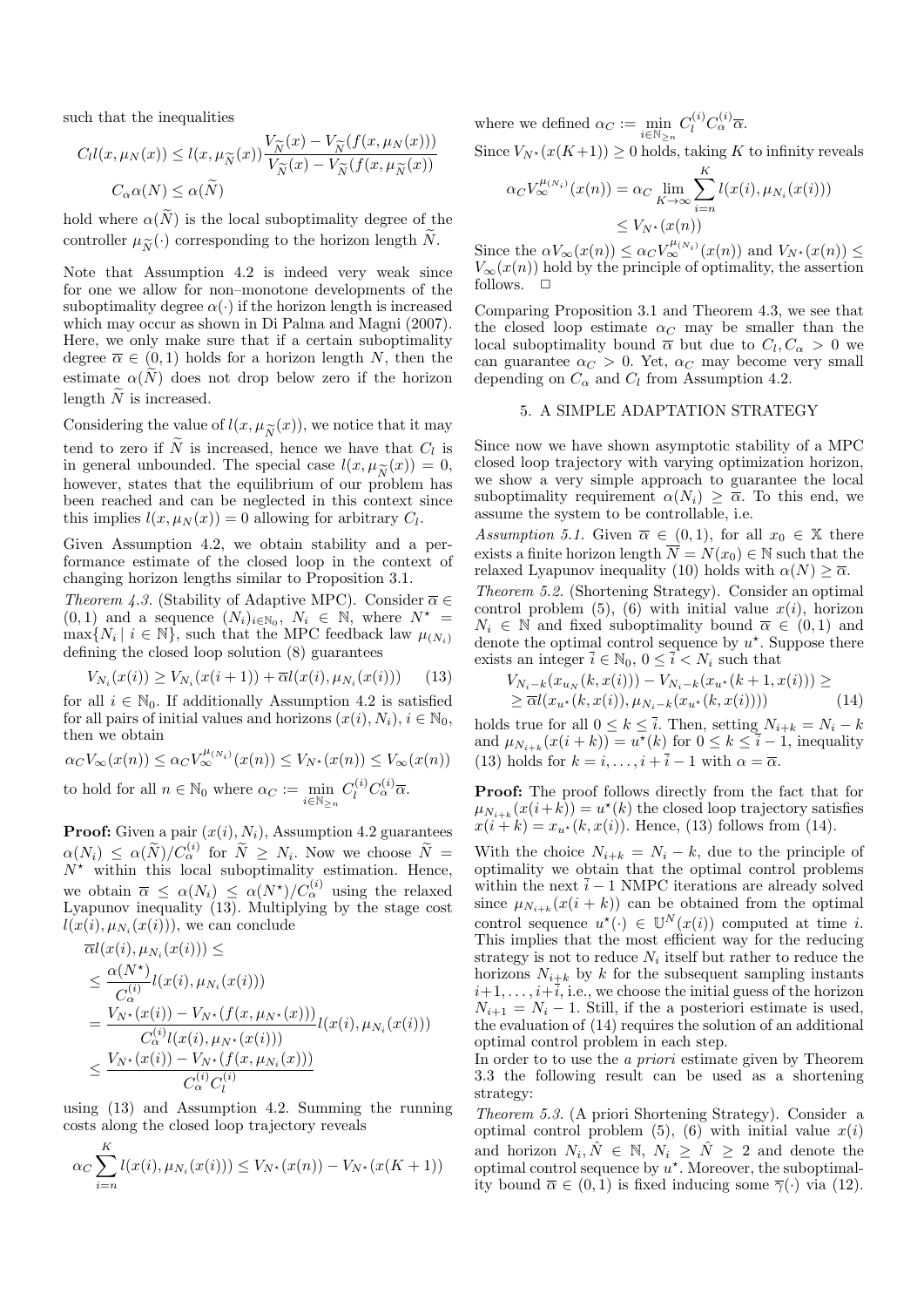Suppose there exists an integer  $\overline{i} \in \mathbb{N}_0, 0 \leq \overline{i} < N_i - N_0 - 1$ such that for all  $0 \leq k \leq \overline{i}$  there exist  $\gamma_i < \overline{\gamma}(N_i - k)$ satisfying

$$
\frac{V_{N_0}(x_{u^*}(N_i - \hat{N}, x(i)))}{\gamma_i + 1} \leq \tag{15}
$$

$$
\leq \max_{j=2,\ldots,\hat{N}} l(x_{u^*}(N_i - j, x(i)), \mu_{j-1}(x_{u^*}(N_i - j, x(i))))
$$
  

$$
\frac{V_{k_i}(x_{u^*}(N_i - k_i, x(i)))}{\gamma_i + 1} \leq \qquad (16)
$$
  

$$
\leq l(x_{u^*}(N_i - k_i, x(i)), \mu_{k_i}(x_{u^*}(N - k_i, x(i))))
$$

for all  $k_i \in {\hat{N}+1, \ldots, N_i-k}$ . Then, setting  $N_{i+k} = N_i-k$ and  $\mu_{N_{i+k}}(x(i+k)) = u^*(k)$  for  $0 \le k \le \overline{i} - 1$ , inequality (13) holds for  $k = i, \ldots, i + \overline{i} - 1$  with  $\alpha = \overline{\alpha}$ .

**Proof:** Since (15), (16) hold for  $k = 0$ , Theorem 3.3 guarantees that the local suboptimality degree is at least as large as  $\overline{\alpha}$ . If  $\overline{i} > 0$  holds, we can make use of the fact that for  $\mu_{N_{i+k}}(x(i+k)) = u^*(k)$  the closed loop trajectory satisfies  $x(i + k) = x_{u^*}(k, x(i))$ . By (15), (16), we obtain Assumption 4.2 to hold for  $k = i, \ldots, i+\overline{i}-1$ . Accordingly, the assertion follows from Theorem 3.3 which concludes the proof.  $\Box$ 

Note that while the a priori estimate from Theorem 3.3 is slightly more conservative than the result from Proposition 3.1, it is also computationally less demanding if the value  $N_0$  is small.

In contrast to this efficient and simple shortening strategy, it is quite difficult to obtain efficient methods for prolongating the optimization horizon  $N_i$ . In order to obtain a simple prolongating strategy, we invert the approach of Theorem 5.2, i.e. we iteratively increase the parameter  $N$ until the requirement  $\alpha(N_i) \geq \overline{\alpha}$  is satisfied.

Theorem 5.4. (Prolongation Strategy). Consider an optimal control problem (5), (6) with initial value  $x(i)$  and  $N_i \in \mathbb{N}$ . Moreover, for fixed  $\overline{\alpha} \in (0,1)$  suppose Assumption 5.1 to hold. Then, any algorithm which iteratively increases the optimization horizon  $N_i$  terminates in finite time and computes a horizon length  $N_i$  such that (13) holds with local suboptimality degree  $\bar{\alpha}$ .

#### **Proof:** Follows directly from Assumption 5.1.  $\Box$

Unfortunately, if (13) does not hold, it is in general difficult to assess by how much  $N_i$  should be increased such that  $(13)$  holds for the increased  $N_i$ . The most simple strategy of increasing  $N_i$  by one in each iteration shows satisfactory results in practice, however, when starting the iteration with  $N_i$ , in the worst case it requires us to check  $(13)$  $\overline{N} - N_n + 1$  times at each sampling instant. In contrast to the shortening strategy, the principle of optimality cannot be used here to establish a relation between the optimal control problems for different  $N_i$  and, moreover, these problems may exhibit different solution structures which makes it a hard task to provide a suitable initial guess for the optimization algorithm.

#### 6. NUMERICAL RESULTS

To illustrate the effects of using an adaptive NMPC, we consider a highrack warehouse

$$
\ddot{\chi}(t) = u_1(t)
$$
  
\n
$$
\ddot{v}(t) = u_2(t)
$$
\n
$$
\ddot{\phi}(t) = -k\dot{\phi}(t) - \frac{g}{v}(t)\sin(\phi(t)) - u_1(t)\cos(\phi(t))
$$
\n(17)

where for simplicity of exposition the rope is modeled as a pendulum with variable length. Here,  $\chi$  denotes the position of the crab along the highrack,  $v$  represents the length of the rope of the crane and  $\phi$  corresponds to the angle of deflection of the rope. Moreover,  $q = 9.81$  and  $k = 0.1$  denote the gravitational constant and the inertia of the angle of the rope, respectively.

For this example, we use MPC to generate a feedback for a representative transport action of a pallet from  $\chi_0 = -3$ ,  $v_0 = 5$  to  $\chi_{\text{ref}} = 3$ ,  $v_{\text{ref}} = 2$  (with zero derivatives in initial and target position) while maintaining the state and control constraints  $\mathbb{X} = [-5, 5]^2 \times [1, 4] \times [-1, 2] \times [-1, 1] \times \mathbb{R}$ and  $\mathbb{U} = [-5, 5] \times [-1, 2]$ . To this end, we use the running cost

$$
l(x, u) = \int_{0}^{T} c_1 \dot{\phi}^2(t) v^2(t) + c_2 g v(t) (1 - \cos(\phi(t)))
$$
  

$$
+ c_3(\chi(t) - \hat{\chi})^2 + c_4 \dot{\chi}^2(t) + c_5 (v(t) - \hat{v})^2
$$
  

$$
+ c_6 \dot{v}^2(t) + c_7 (u_1^2(t) + u_2^2(t)) dt
$$

with constants  $c_1 = 0.25, c_2 = 0.5, c_3 = 40, c_4 = c_5 =$  $c_6 = 20$  and  $c_7 = 0.1$  and the sampling period  $T = 0.2$ . To solve the optimal control problem arising throughout the MPC procedure, we use a direct approach, i.e. discretize the continuous time problem and use an SQP method to solve the resulting optimization problem. Here, we set the tolerance levels to  $\log_{\rm 1D} = 10^{-9}$  and to  $\log_{\rm QP} = 10^{-6}$  for the differential equation solver and the optimization method respectively.

Since the adaptive MPC algorithm allows us to set the lower bound of the degree of suboptimality  $\bar{\alpha}$  directly, we first investigate the  $\bar{\alpha}$ –depending quality of a controlsequence on the closed loop cost  $V^{\mu\nu}_{\infty}(x_0)$ . To this end, we terminate the algorithm when the condition  $l(x(t), u(t))$  < 10<sup>−</sup><sup>3</sup> is satisfied. The data we obtained for this setting is displayed in Figure 1.



Fig. 1. Development of  $V^{\mu\nu}_{\infty}(x_0)$  for different suboptimality bounds  $\overline{\alpha}$ 

Here, one can nicely observe that the closed loop costs caused by the adaptive MPC feedback  $\mu_{(N_i)}$  are decreasing as the lower bound  $\bar{\alpha}$  is enlarged. This is right the behavior one would expect from the theoretical construction.